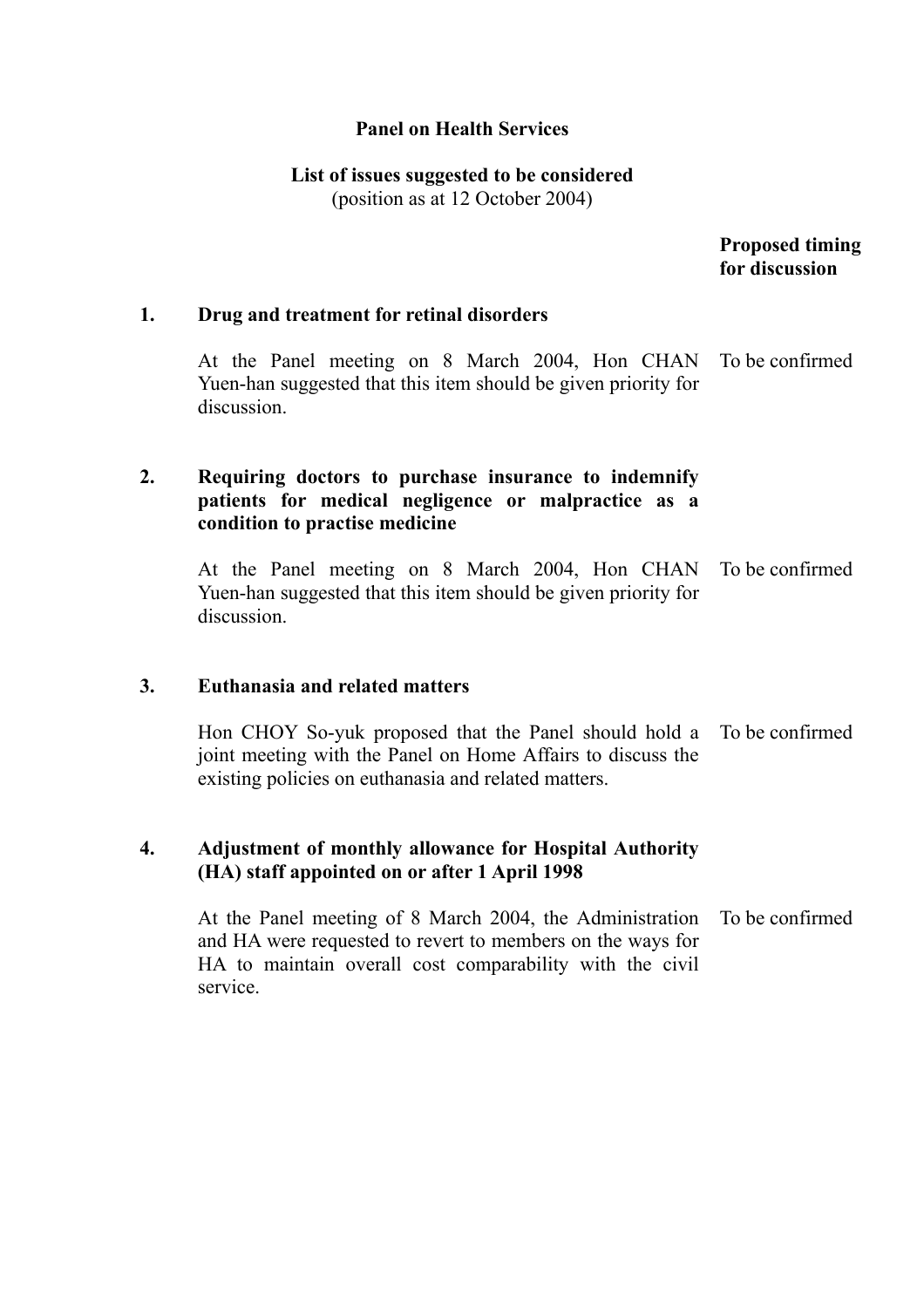# **Proposed timing for discussion**

#### **5. Proposed amendments to the Smoking (Public Health) Ordinance**

At the Panel meeting on 8 July 2002, the Administration agreed to further assess the economic impact of the smoking ban and examine the feasibility of pooling together the resources of the departments under the new Health, Welfare and Food Bureau to carry out the smoking ban checks, and revert to members at further meetings. In response to the Chairman's enquiry raised at the special Panel meeting on 16 January 2004 on when the Administration would introduce a bill into the Legislative Council (LegCo) to further strengthen the tobacco control framework in Hong Kong, the Administration advised that this would be done as soon as practicable. To be confirmed

#### **6. Proposed amendments to the Chinese Medicine Ordinance (Cap. 549)**

The Complaints Division of LegCo requested the Panel to follow up on the proposal raised by Hon Andrew WONG to amend the Chinese Medicine Ordinance (Cap. 549) to enable the Chinese Medicine Practitioners Board to review the assessment results of those applicants who failed to meet the alternative qualifying requirements to become registered Chinese medicine practitioners under section 92 of the Ordinance. To be confirmed

## **7. Safeguarding patent rights of pharmaceutical products**

Item proposed by Dr LAW Chi-kwong in the last legislative To be confirmed session.

#### **8. Review of the charges for public hospital services and the fee waiver mechanism**

Item proposed by Dr LAW Chi-kwong in the last legislative To be confirmed session.